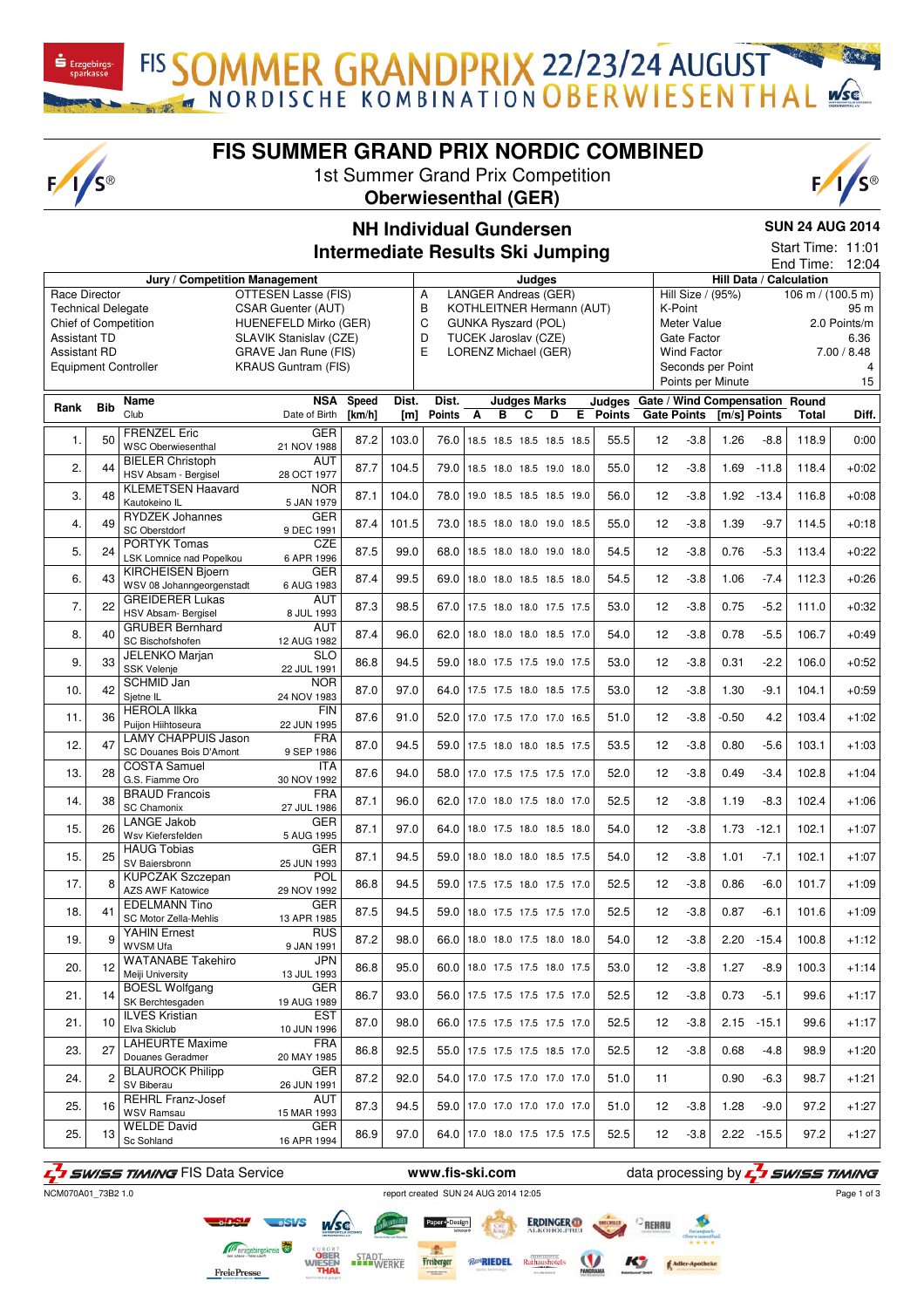FIS SOMMER GRANDPRIX 22/23/24 AUGUST

## **FIS SUMMER GRAND PRIX NORDIC COMBINED**

1st Summer Grand Prix Competition

 $F/I/S^{\circledcirc}$ 





## **NH Individual Gundersen**

**SUN 24 AUG 2014**

**Intermediate Results Ski Jumping**

|  | -------------     |
|--|-------------------|
|  | Start Time: 11:01 |

|      |                |                                                      |                                        |        |       |                               |                              |   |                          |   |                                       |                   |                    |              |               | End Time: | 12:04   |
|------|----------------|------------------------------------------------------|----------------------------------------|--------|-------|-------------------------------|------------------------------|---|--------------------------|---|---------------------------------------|-------------------|--------------------|--------------|---------------|-----------|---------|
| Rank | <b>Bib</b>     | Name                                                 | <b>NSA</b>                             | Speed  | Dist. | Dist.                         |                              |   | <b>Judges Marks</b>      |   | Judges Gate / Wind Compensation Round |                   |                    |              |               |           |         |
|      |                | Club                                                 | Date of Birth                          | [km/h] | [m]   | <b>Points</b>                 | A                            | в | C                        | D | E Points                              |                   | <b>Gate Points</b> | [m/s] Points |               | Total     | Diff.   |
| 27.  | 3              | <b>WEBER Terence</b><br>Ssv Geyer                    | GER<br>24 SEP 1996                     | 86.2   | 91.5  | 53.0 17.5 17.0 17.0 17.5 17.0 |                              |   |                          |   | 51.5                                  | 11                |                    | 1.18         | $-8.3$        | 96.2      | $+1:31$ |
| 28.  | 34             | <b>FAISST Manuel</b><br>SV Baiersbronn               | <b>GER</b><br>11 JAN 1993              | 87.3   | 89.5  | 49.0 17.0 17.0 17.0 17.0 16.5 |                              |   |                          |   | 51.0                                  | 12                | $-3.8$             | 0.18         | $-1.3$        | 94.9      | $+1:36$ |
| 28.  | 32             | <b>KJELBOTN Thomas</b><br>Bardu IL                   | <b>NOR</b><br>26 JUN 1986              | 86.7   | 94.5  | 59.0 17.5 17.0 17.5 17.0 17.0 |                              |   |                          |   | 51.5                                  | 12                | $-3.8$             | 1.69         | $-11.8$       | 94.9      | $+1:36$ |
| 30.  | 11             | <b>KLIMOV Evgeniy</b><br>Dinamo Perm                 | <b>RUS</b><br>3 FEB 1994               | 87.0   | 106.0 | 82.0 10.0 11.5 12.0 11.0 10.0 |                              |   |                          |   | 32.5                                  | 12                | $-3.8$             |              | $2.27 - 15.9$ | 94.8      | $+1:36$ |
| 31.  | 31             | <b>SEIDL Mario</b><br>TSU St. Veit                   | <b>AUT</b><br>8 DEC 1992               | 87.1   | 89.0  | 48.0 16.5 17.0 17.0 17.0 16.5 |                              |   |                          |   | 50.5                                  | 12                | $-3.8$             | 0.26         | $-1.8$        | 92.9      | $+1:44$ |
| 32.  | 21             | PICHLMAYER Marco<br><b>WSC Bad Mitterndorf</b>       | <b>AUT</b><br>27 JUL 1987              | 87.3   | 90.0  | 50.0                          |                              |   | 16.0 16.0 16.5 16.5 15.5 |   | 48.5                                  | 12                | $-3.8$             | 0.33         | $-2.3$        | 92.4      | $+1:46$ |
| 33.  | 29             | <b>WATABE Yoshito</b><br><b>Waseda University</b>    | <b>JPN</b><br>4 OCT 1991               | 86.1   | 92.5  | 55.0                          | 16.5 17.0 17.5 17.5 16.5     |   |                          |   | 51.0                                  | 12                | $-3.8$             | 1.45         | $-10.2$       | 92.0      | $+1:48$ |
| 34.  | 30             | <b>BAUER Armin</b><br>G.S. Fiamme Gialle             | <b>ITA</b><br>15 JUL 1990              | 86.7   | 91.0  | 52.0 17.0 17.0 17.0 18.0 17.0 |                              |   |                          |   | 51.0                                  | 12                | $-3.8$             | 1.10         | $-7.7$        | 91.5      | $+1:50$ |
| 35.  | $\overline{7}$ | <b>HEROLA Matti</b><br>Puijon Hiihtoseura            | <b>FIN</b><br>11 SEP 1995              | 87.3   | 92.0  | 54.0 17.0 16.5 17.0 16.5 16.5 |                              |   |                          |   | 50.0                                  | 12                | $-3.8$             | 1.35         | $-9.4$        | 90.8      | $+1:52$ |
| 36.  | 39             | <b>PITTIN Alessandro</b><br>G.S. Fiamme Gialle       | <b>ITA</b><br>11 FEB 1990              | 86.5   | 90.5  | 51.0 14.5 16.0 16.0 16.5 15.0 |                              |   |                          |   | 47.0                                  | 12                | $-3.8$             | 0.75         | $-5.2$        | 89.0      | $+2:00$ |
| 37.  | 45             | <b>KROG Magnus</b><br>Hoeydalsmo                     | <b>NOR</b><br>19 MAR 1987              | 87.3   | 89.5  | 49.0 15.0 16.5 16.5 17.0 15.5 |                              |   |                          |   | 48.5                                  | 12                | $-3.8$             | 1.13         | $-7.9$        | 85.8      | $+2:12$ |
| 38.  | 35             | <b>DVORAK Miroslav</b><br><b>ASS Dukla Liberec</b>   | CZE<br>3 MAR 1987                      | 87.8   | 83.5  | 37.0                          |                              |   | 16.5 16.5 16.5 17.5 16.0 |   | 49.5                                  | 12                | $-3.8$             | 0.08         | $-0.6$        | 82.1      | $+2:27$ |
| 39.  | 46             | <b>GRAABAK Joergen</b><br>Byaasen IL                 | <b>NOR</b><br>24 APR 1991              | 86.1   | 85.0  | 40.0 16.5 16.5 16.5 16.5 15.0 |                              |   |                          |   | 49.5                                  | 12                | $-3.8$             | 0.65         | $-4.5$        | 81.2      | $+2:31$ |
| 40.  | 23             | <b>LEMMERER Harald</b><br><b>WSV Bad Mitterndorf</b> | AUT<br>30 DEC 1991                     | 87.4   | 85.0  | 40.0 15.5 15.5 16.0 16.0 15.5 |                              |   |                          |   | 47.0                                  | 12                | $-3.8$             | 0.50         | $-3.5$        | 79.7      | $+2:37$ |
| 41.  | 1              | <b>LUBITZ Tom</b><br><b>VSC Klingenthal</b>          | <b>GER</b><br>8 FEB 1995               | 86.3   | 83.0  | 36.0                          | 17.0 16.5 16.5 16.5 15.5     |   |                          |   | 49.5                                  | 11                |                    | 0.90         | $-6.3$        | 79.2      | $+2:39$ |
| 42.  | 37             | <b>HUG Tim</b><br>SC Gerlafingen                     | $\overline{\text{SUI}}$<br>11 AUG 1987 | 87.1   | 82.0  | 34.0                          |                              |   | 16.0 16.0 16.5 16.5 15.5 |   | 48.5                                  | 12                | $-3.8$             | $-0.02$      | 0.2           | 78.9      | $+2:40$ |
| 43.  | 5              | <b>KUTAL Petr</b><br>SKL Nove Mesto nad Morave       | <b>CZE</b><br>31 AUG 1988              | 87.4   | 81.5  | 33.0                          |                              |   | 15.5 15.5 16.0 16.0 15.5 |   | 47.0                                  | 11                |                    | 0.91         | $-6.4$        | 73.6      | $+3:01$ |
| 44.  | 15             | <b>SLOWIOK Pawel</b><br><b>AZS AWF Katowice</b>      | POL<br>31 MAR 1992                     | 86.3   | 81.5  | 33.0 16.5 16.0 16.5 16.5 15.5 |                              |   |                          |   | 49.0                                  | $12 \overline{ }$ | $-3.8$             | 0.87         | $-6.1$        | 72.1      | $+3:07$ |
| 45.  | $\overline{4}$ | <b>MUTRU Leevi</b><br>Lahti SC                       | <b>FIN</b><br>16 MAY 1995              | 86.7   | 80.0  | 30.0 14.5 14.5 16.0 15.5 14.5 |                              |   |                          |   | 44.5                                  | 11                |                    | 0.64         | $-4.5$        | 70.0      | $+3:16$ |
| 46.  | 20             | <b>BERLOT</b> Gasper<br><b>SSK Velenje</b>           | <b>SLO</b><br>6 AUG 1990               | 86.2   | 81.0  | 32.0 16.0 16.0 16.0 16.0 15.5 |                              |   |                          |   | 48.0                                  | 12                | $-3.8$             | 0.94         | $-6.6$        | 69.6      | $+3:17$ |
| 47.  | 19             | <b>MARTIN Nicolas</b><br>Les Contamines Montjoie     | <b>FRA</b><br>19 APR 1989              | 87.3   | 74.0  | 18.0 15.5 15.5 15.5 15.5 15.0 |                              |   |                          |   | 46.5                                  | 12                | $-3.8$             | $-0.95$      | 8.1           | 68.8      | $+3:20$ |
| 48.  | 17             | <b>RYYNAENEN Janne</b><br>Ounasvaaran Hiihtoseura    | <b>FIN</b><br>1 JAN 1988               | 87.4   | 77.5  | 25.0 14.0 14.5 14.0 14.5 14.0 |                              |   |                          |   | 42.5                                  | 12                | $-3.8$             | 0.56         | $-3.9$        | 59.8      | $+3:56$ |
| 49.  | 6              | <b>MAIERHOFER Manuel</b><br>S. C. Gardena            | <b>ITA</b><br>17 DEC 1992              | 86.8   | 78.5  | 27.0 13.5 14.5 14.5 15.5 14.0 |                              |   |                          |   | 43.0                                  | 12                | $-3.8$             | 1.20         | $-8.4$        | 57.8      | $+4:04$ |
| 50.  | 18             | <b>TIIRMAA Karl-August</b><br>Sportclub Otepää       | <b>EST</b><br>7 JUL 1989               | 87.4   | 69.0  |                               | 8.0 14.0 14.0 14.0 14.0 13.5 |   |                          |   | 42.0                                  | 12                | $-3.8$             | $-0.28$      | 2.4           | 48.6      | $+4:41$ |